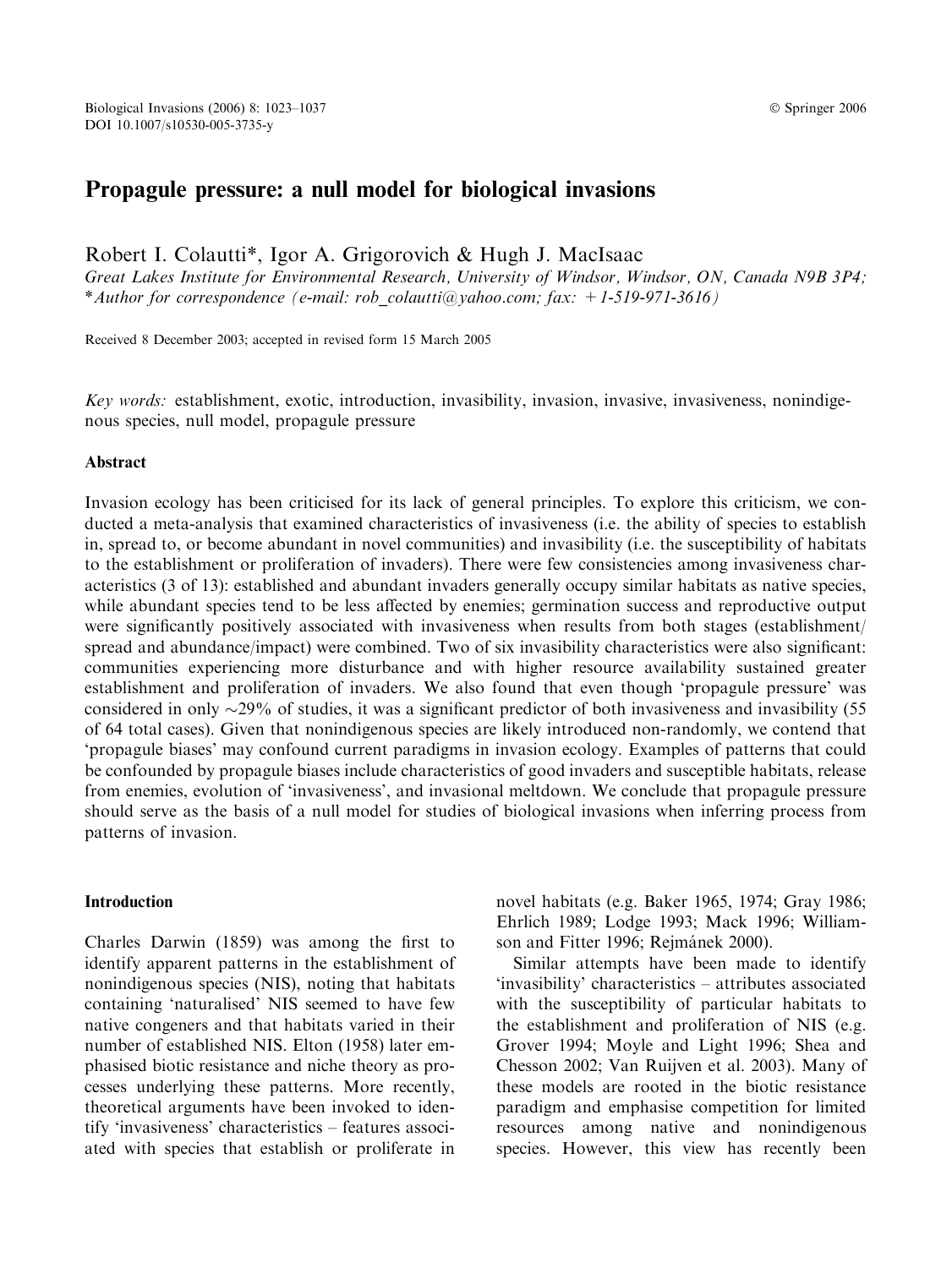challenged by studies of facilitative interactions involving NIS (Simberloff and Von Holle 1999). Few predictive efforts have examined empirical relationships between 'propagule pressure' (i.e. the number of individuals introduced and the number of introduction attempts) and invasion success, which we define broadly as the successful establishment, spread, or proliferation of NIS in novel regions (e.g. Lonsdale and Lane 1994; Veltman et al. 1996; Wonham et al. 2000; Forsyth and Duncan 2001; Rouget and Richardson 2003). Contrary to Baker, Ehrlich, and others, Williamson (1996) stressed the importance of propagule pressure to patterns of successful establishment by NIS, and suggested that invasions were otherwise largely unpredictable. Although Williamson used several case studies to support his assertions, the recent surge in studies of invasiveness and invasibility allows for a more comprehensive test for the generality of his assertions.

Here, we present a review of recent literature reporting characteristics correlated with the ability of NIS to invade, spread, and increase in abundance (i.e. invasiveness characteristics) and the susceptibility of habitats to the establishment and proliferation of NIS (i.e. invasibility characteristics). We also assess the importance of propagule pressure to the establishment and proliferation of NIS. In an attempt to identify generalities, these studies are addressed in a systematic fashion, employing a simple meta-analysis approach that is broad in taxonomic scope and combines studies with differing methods. Our intention is not to present a comprehensive review of the current invasion literature, but to look for general characteristics associated with invasiveness and invasibility, and to assess the role of propagule pressure.

## **Methods**

We reviewed the modern invasion literature by searching the titles, abstracts, and keywords of articles characterising invasive species or invaded habitats using the Institute for Scientific Information (ISI) Web of Science search engine. We included only articles that were listed on the Science Citation Index as of May 2004. Since we were only interested in characteristics of good invaders and susceptible habitats, we chose only papers that included an objective contrast of two or more species (e.g. nonindigenous vs. native; abundant vs. rare) or habitats (e.g. invaded vs. pristine; infested vs. lightly invaded). Thus, we excluded theoretical papers, post hoc examinations of specific invaders without the use of a contrast group for comparison (e.g. native or failed invaders), comparisons of the same species in their native and introduced ranges (i.e. biogeographical studies), and reviews or syntheses lacking original, empirical data.

We scanned the abstracts of about 1000 articles dating from 1968, focusing on 13 invasiveness characteristics: invasion history or widespread distribution elsewhere, physiological tolerance, resource consumption efficiency, body size or biomass, individual growth rate, lifespan or generation time, germination success or rate, seed size, reproductive output, length of growing or breeding season, hermaphroditic or asexual reproduction, niche habitat separation or other measures of competitive interactions (scored only as yes or no), and the effects of herbivores or predators on each species or contrast group. We also categorised invasibility characteristics into one of seven categories: intensity of anthropogenic activity (i.e. where no distinction is made between propagule pressure and human disturbance), disturbance intensity, availability or quality of food or chemical resources, light availability, richness or diversity of species already present in the community, abundance of resident species, and effects of herbivores or predators. We also recorded whether abstracts noted an explicit consideration of propagule pressure or some correlate thereof. For each characteristic, we recorded whether its association with invasiveness or invasibility was reported as positive, negative, or not different. We organised the results into five taxonomic groups: plants, invertebrates (including micro-organisms), fishes, birds, and mammals.

All papers were also categorised in terms of theme (i.e. invasiveness or invasibility) and taxon studied, as well as by the invasion 'stage' examined (establishment/spread or abundance/impact). If results from a single study were relevant to more than one category, we included results from the same study in each one. For example, Kolar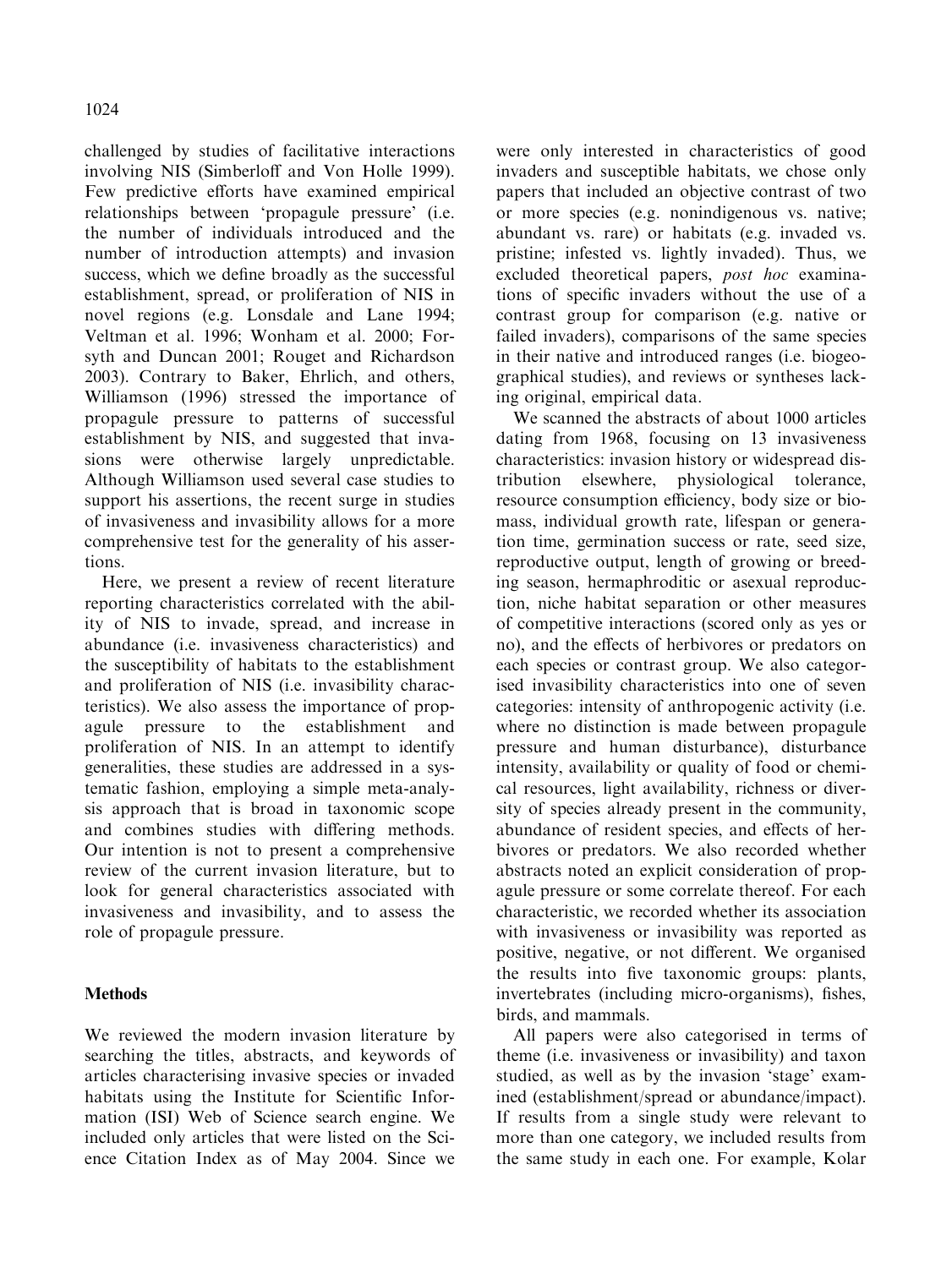and Lodge (2002) examined characteristics of both established fishes, and those that had an impact. We grouped studies of local spread with those examining establishment because few abstracts differentiated between these stages, and because the difference between these two stages is primarily a matter of spatial scale. For example, virtually all experimental studies of establishment examined NIS that were obtained locally, thus they are really testing local spread rather than establishment from a distant native source region.

Owing to the large number of studies included in our analysis, we included only results that were mentioned in the abstract of each paper. This approach will likely result in an underreporting of non-significant results, but has the advantage of only including the characteristics deemed most important by each researcher and is more likely to exclude characteristics for which power was too low to detect important differences. Low sample size for many characteristics required us to pool samples across taxa and contrast types, potentially limiting our ability to identify significant characteristics. The different analysis techniques (e.g. phylogenetically controlled, multi-species contrasts vs. uncontrolled pairwise contrasts), spatial scales, and contrast types (i.e. a few congeners to complete floras) in the studies themselves may also restrict our ability to identify important characteristics. However, our approach is sufficient to identify any broad-scale, taxa-independent patterns in the characteristics associated with invasibility or invasiveness.

To test for generalities in characteristics of invasiveness and invasibility across a broad range of taxa, we used a G-test (following Sokal and Rohlf 1995) to test for an evenness of studies reporting positive, negative or no difference for each trait at each invasion stage, and when both stages (establishment/spread and abundance/impact) were combined. Rejection of the null hypothesis meant that studies were not evenly distributed between the three outcomes. However, this could result from an under-reporting of non-significant results, so we then conducted a second G-test on each significant result to see if the characteristic was significantly positively or negatively over-represented. Following Sokal and Rohlf (1995), we excluded any comparisons where the expected number of cases in each category was <3. All significant findings reported are  $P \le 0.05$ ). All studies used in our meta-analysis are available from the lead author upon request, or online (see acknowledgements).

### Invasiveness traits

We found 91 contrasts from 79 studies of characteristics associated with successful invaders. Analyses of invasiveness characteristics were primarily post hoc observational comparisons that contrasted established NIS with one of five different contrast groups in tests of invasion success: (i) species native to the invaded region; (ii) introduced species that failed to establish selfreproducing populations; (iii) species found in the same source region(s) as the NIS; (iv) a list of global congeners; or (v) other established NIS that varied in their rates of spread or their abundance.

Consistent with Williamson's (1996) assertion, most invasiveness characteristics were not significantly associated with the establishment/spread or abundance/impact of NIS. Only niche/habitat separation was significantly associated with the establishment or spread of NIS (Table 1), suggesting that NIS tend to occupy similar habitats or compete with species in the contrast groups, usually native species. Additionally, propagule pressure was significantly positively associated with the establishment stage, suggesting that established species are introduced more often and/or in greater numbers than their contrast group, usually introduced species that failed to establish. Body size/biomass was not significantly different between established NIS and the contrast groups used; all other characteristics contained too few studies to conduct a G-test. At the abundance/impact stage, only the effects of herbivores and predators were significant, as abundant species appear to be less affected, in terms of damage or number of enemy species, than the contrast groups, which were usually less abundant NIS or native species. Physiological tolerance was not significantly associated with the abundance or impact of species, while all other characteristics contained too few contrasts.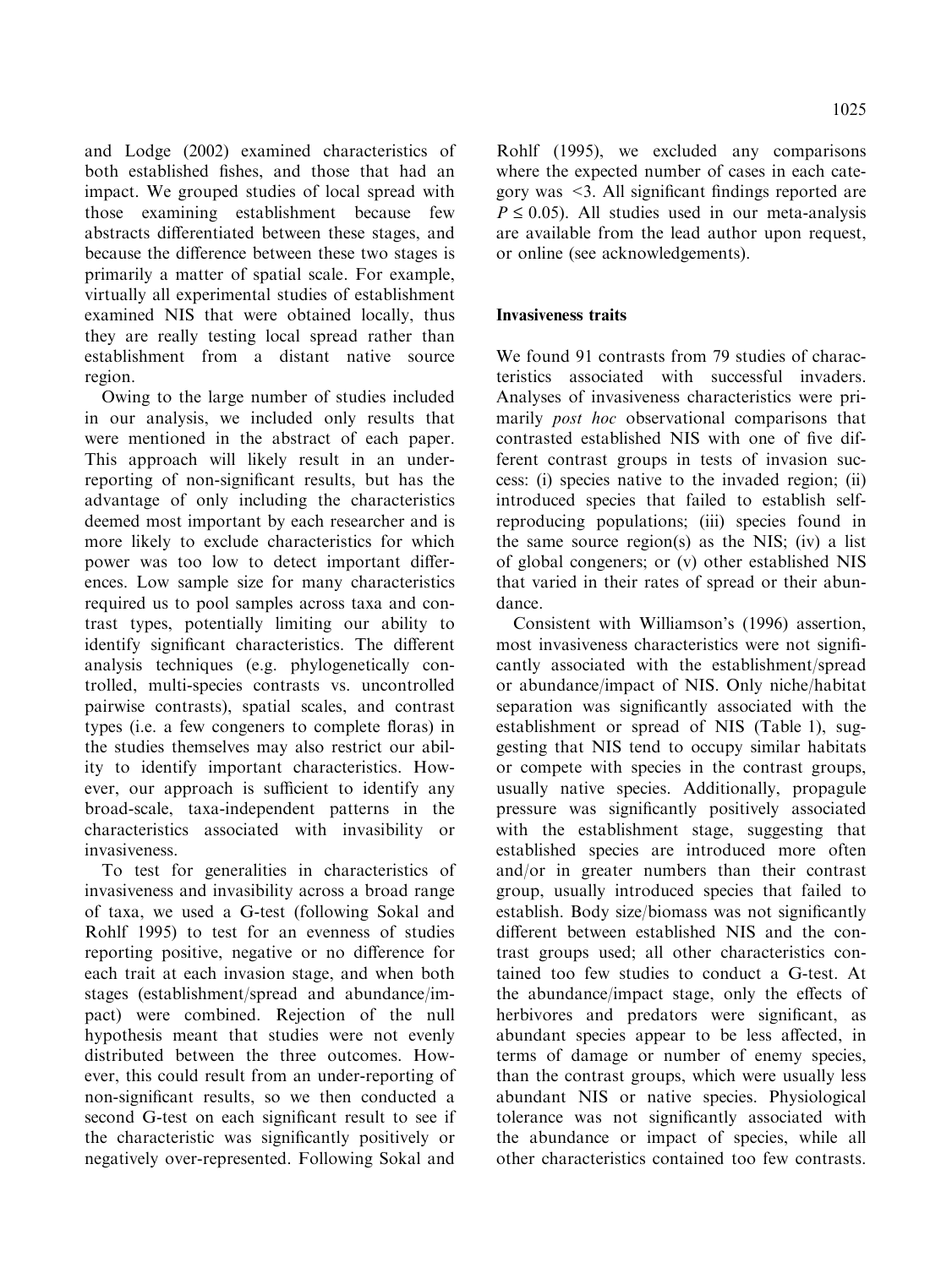| Table 1. Summary of species-specific observations (usually separate studies) implicating positive/negative/no significant difference   |  |
|----------------------------------------------------------------------------------------------------------------------------------------|--|
| between contrast groups used to identify characteristics of 'successful' invaders (i.e. 'invasiveness' characteristics). Symbols <5 or |  |
| $\geq$ 5 refer to the number of species or groups examined.                                                                            |  |

| Taxon                 | Characteristics associated with 'Invasiveness' $(+/-/nd)$ |       |                |        |       |       |       |          |       |          |       |       |         |          |
|-----------------------|-----------------------------------------------------------|-------|----------------|--------|-------|-------|-------|----------|-------|----------|-------|-------|---------|----------|
|                       | $\mathbf{0}$                                              | 1     | $\overline{2}$ | 3      | 4     | 5     | 6     | 7        | 8     | 9        | 10    | 11    | 12      | 13       |
| Establishment/Spread  |                                                           |       |                |        |       |       |       |          |       |          |       |       |         |          |
| <b>Birds</b>          | 4/0/1                                                     | 3/0/0 |                |        | 1/2/0 |       | 0/1/0 |          |       | 2/0/0    | 0/1/0 |       | 1/0     |          |
| Fishes $(>=5)$        | 3/0/0                                                     | 1/0/0 | 3/0/0          |        | 0/0/1 | 1/0/0 | 1/0/0 |          |       | 0/0/1    |       |       | 0/2     |          |
| Invertebrates $(< 5)$ | 1/0/0                                                     |       |                |        |       |       |       |          |       |          |       |       | 1/3     | 0/2/0    |
| Invertebrates $(≥5)$  |                                                           |       |                |        |       |       |       |          |       |          |       |       |         |          |
| Mammals               | 2/0/0                                                     | 1/0/0 |                |        |       |       | 0/1/0 |          |       |          |       |       |         |          |
| Plants $(<5)$         |                                                           |       |                |        | 1/0/0 | 0/0/1 |       | 1/0/1    |       | 1/0/1    |       |       | 1/5     | 1/1/0    |
| Plants $(25)$         | 1/0/0                                                     |       | 0/0/1          | 0/0/1  | 1/1/1 | 1/0/0 | 0/2/0 |          | 2/1/1 | 1/0/0    | 1/0/0 | 2/0/0 | 0/1     |          |
| Total                 | $11/0/1*$                                                 | 5/0/0 | 3/0/1          | 0/0/1  | 3/3/2 | 2/0/1 | 1/4/0 | 1/0/1    | 2/1/1 | 4/0/2    | 1/1/0 | 2/0/0 | $3/11*$ | 1/3/0    |
| Abundance/Impact      |                                                           |       |                |        |       |       |       |          |       |          |       |       |         |          |
| Fishes $(<5)$         |                                                           |       | 1/0/0          |        |       |       |       |          |       |          |       |       | 1/0     |          |
| Fishes $(≥5)$         | 1/0/0                                                     | 1/0/0 | 2/0/0          |        | 1/0/0 | 0/1/0 |       |          |       |          |       |       |         |          |
| Invertebrates $(<5)$  |                                                           |       | 2/2/1          | 1/0/0  | 0/1/0 | 1/0/0 | 0/1/0 |          |       | 2/0/0    |       |       | 0/3     | 5/1/1    |
| Invertebrates $(≥5)$  |                                                           | 1/0/0 |                |        | 0/1/0 |       |       |          |       |          |       |       |         |          |
| Mammals               | 1/0/0                                                     | 1/0/0 |                |        | 0/1/0 |       | 0/1/0 |          |       | 1/0/0    |       |       |         |          |
| Plants $(<5)$         |                                                           |       | 5/5/1          | 6/4/4  | 2/0/1 | 3/1/1 | 1/0/0 | 4/0/1    |       | 2/1/0    | 1/0/0 |       | 0/5     | 0/0/1    |
| Plants $(≥5)$         | 0/0/1                                                     |       | 1/0/0          | 2/0/0  | 2/0/0 | 1/0/0 | 0/1/0 | 1/0/0    |       |          |       |       | 0/2     | 0/0/1    |
| Reptiles              |                                                           |       |                | 1/0/0  |       |       |       |          |       |          |       |       | 0/1     | 1/0/0    |
| Total                 | 2/0/1                                                     | 1/0/0 | 11/7/2         | 10/4/4 | 5/3/1 | 5/2/1 | 1/3/0 | 5/0/1    |       | 5/1/0    | 1/0/0 |       | $1/11*$ | $6/1/3*$ |
| Combined total        | $13/0/2*$                                                 | 6/0/0 | 14/7/3         | 10/4/5 | 8/6/3 | 7/2/2 | 2/7/0 | $6/0/2*$ | 2/1/1 | $9/1/2*$ | 2/1/0 | 2/0/0 | $4/22*$ | 7/4/3    |

Niche separation (characteristic 12) contains only two categories – yes and no. Characteristics that are significantly ( $P < 0.05$ ) associated positively or negatively with invasiveness are denoted by '\*'. Characteristics examined are: 0 – Propagule pressure effect; 1 – Invasion history/widespread; 2 – Physiological tolerance; 3 – Consumption efficiency; 4 – Body size/biomass; 5 – Individual growth rate;  $6 -$  Lifespan/generation time;  $7 -$  Germination success/rate;  $8 -$  Seed size;  $9 -$  Reproductive output;  $10 -$  Length of growing/ breeding season; 11 – Hermaphroditic/asexual reproduction; 12 – Niche/habitat separation; 13 – Effects of herbivores/predators.

When results from both stages were combined, propagule pressure and niche/habitat separation were still positively and negatively associated with invasiveness, respectively. Physiological tolerance, body size/biomass, growth rate, lifespan/ generation time, consumption efficiency and the effect of herbivores or predators were not significantly associated with invasiveness; seed size, invasion history, and length of growing/breeding season and hermaphroditic/asexual reproduction still did not contain enough studies to draw any conclusions (Table 1).

#### Invasibility traits

Our review of invasibility traits resulted in 188 contrasts from 163 studies. To identify differences in habitat invasibility, studies characterised susceptible habitats based on one or more of the following measurements: (i) abundance of NIS, including biomass or area of cover; (ii) diversity or richness of NIS; (iii) survivorship and/or reproduction of particular NIS in different habitats; (iv) presence/absence of particular species among habitats; or (v) some combination of these.

Similar to invasiveness characteristics, propagule pressure was significantly positively associated with the establishment/spread of NIS in invaded habitats, as was anthropogenic activity. Only two of six other characteristics – disturbance and resource availability – were associated with habitats in which species established, while species richness was not generally associated with invasibility. Light availability, species abundance or density and the effects of herbivores or predators did not contain enough studies to conduct a G-test. Results were similar at the abundance/impact stage, but anthropogenic activity dropped

### 1026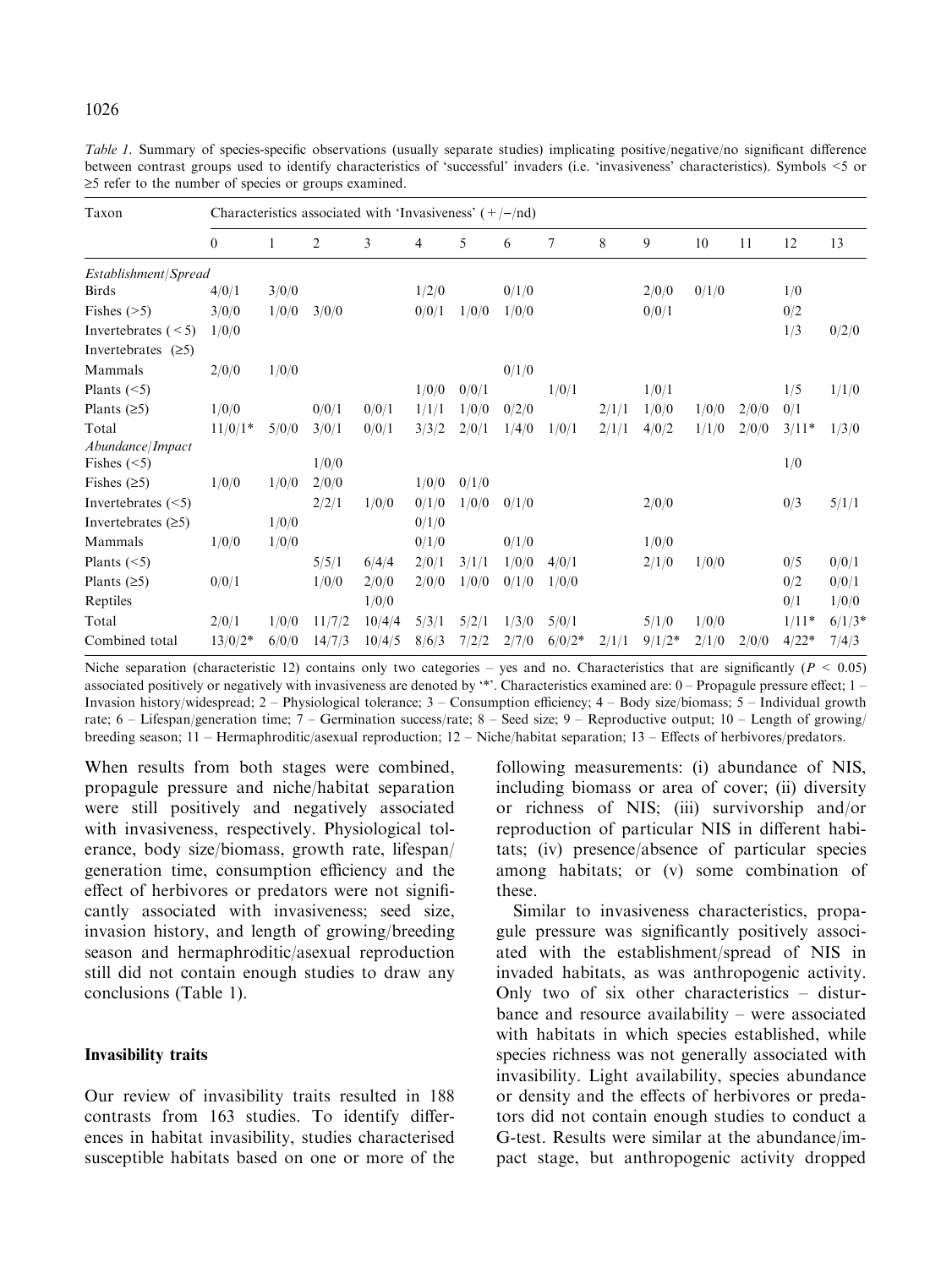Table 2. Summary of habitat-specific observations (usually separate studies) implicating positive/negative/no significant difference in the relationships of characteristics (0–6) of habitats susceptible to invasion (i.e. invasibility characteristics), based on four parameters (abundance, diversity, presence/absence, and survivorship of the nonindigenous species).

| Taxon                  | Characteristics associated with 'invasibility' $(+/-/nd)$ |           |           |                |        |                |        |        |  |  |  |
|------------------------|-----------------------------------------------------------|-----------|-----------|----------------|--------|----------------|--------|--------|--|--|--|
|                        | $\theta$                                                  | 0/1       |           | $\overline{2}$ | 3      | $\overline{4}$ | 5      | 6      |  |  |  |
| Establishment/Spread   |                                                           |           |           |                |        |                |        |        |  |  |  |
| <b>Birds</b>           | 5/0/0                                                     | 2/0/0     | 1/0/0     |                |        | 1/5/2          |        | 0/0/1  |  |  |  |
| Fish                   | 0/0/1                                                     |           | 1/0/0     |                |        | 0/1/0          |        |        |  |  |  |
| Mammals                |                                                           | 1/0/0     |           |                |        | 0/1/0          |        |        |  |  |  |
| Invertebrates $(< 5)$  | 4/0/0                                                     | 3/0/0     | 1/1/0     | 1/1/2          | 1/0/0  | 0/1/2          |        | 0/1/1  |  |  |  |
| Invertebrates $($ > 5) | 4/0/0                                                     |           | 1/0/0     | 1/0/0          |        | 2/2/0          | 1/0/0  | 1/0/1  |  |  |  |
| Plants $(< 5)$         | 7/0/0                                                     | 1/1/0     | 7/2/2     | 2/0/2          | 2/2/1  | 4/7/1          | 0/2/0  | 1/6/2  |  |  |  |
| Plants $($ > 5)        | 14/0/3                                                    | 12/0/2    | 18/2/4    | 9/0/2          | 1/0/0  | 18/15/8        | 2/4/4  | 1/0/0  |  |  |  |
| Total                  | $34/0/4*$                                                 | $19/1/2*$ | $29/5/6*$ | $13/1/6*$      | 4/2/1  | 25/32/13       | 3/6/4  | 3/7/5  |  |  |  |
| Abundance/Impact       |                                                           |           |           |                |        |                |        |        |  |  |  |
| Invertebrates $(< 5)$  |                                                           |           | 3/0/0     | 2/0/1          |        | 0/0/1          | 0/1/0  | 0/1/1  |  |  |  |
| Invertebrates $($ > 5) |                                                           |           | 1/0/0     | 1/0/0          |        | 0/2/0          |        | 1/0/1  |  |  |  |
| Plants $(< 5)$         | 5/0/1                                                     | 1/0/0     | 7/0/1     | 5/2/0          | 6/2/0  | 0/3/1          | 0/1/0  | 0/3/2  |  |  |  |
| Plants ( $> 5$ )       | 3/0/2                                                     | 2/0/1     | 6/3/2     | 4/1/1          |        | 2/2/1          | 1/2/1  | 3/0/0  |  |  |  |
| Total                  | $8/0/3*$                                                  | 3/0/1     | $17/3/3*$ | $12/3/2*$      | 6/2/0  | 2/7/3          | 1/4/1  | 4/4/4  |  |  |  |
| Combined total         | $42/0/7*$                                                 | $22/1/3*$ | $46/8/9*$ | $25/4/8*$      | 10/4/1 | 27/39/16       | 4/10/5 | 7/11/9 |  |  |  |

Characteristics that are significantly ( $P < 0.05$ ) associated positively or negatively with invasiveness are denoted by  $**$ . Characteristics examined in the invaded community are:  $0 -$ Propagule pressure effect:  $0/1 -$ Anthropogenic activity;  $1 -$ Disturbance:  $2 -$ Resource/ food availability or quality; 3 – Light availability; 4 – Species richness or diversity; 5 – Species abundance or density; 6 – Effects of herbivores/predators.

out because it contained only four comparisons and could not be tested. When results from both stages were combined, propagule pressure, anthropogenic activity, disturbance, and resource or food availability were all significantly positively associated with invasibility, while light availability, species richness/diversity, species abundance, and the effects of herbivores or predators were all non-significant.

#### The role of propagule pressure

We identified 13 of 79 invasiveness studies and 57 of 163 invasibility studies that explicitly considered the effects of propagule pressure on establishment success. Additionally, 28 invasibility studies used experimental designs that would reduce any potentially confounding effects of propagule pressure but did not necessarily consider it (Figure 1). Studies that did explicitly consider propagule pressure measured it in one of three ways: (i) deliberate introduction of a known number of propagules into replicated plots (e.g. Mesleard et al. 1993; Miller et al. 2002); (ii) replicated plots colonised naturally by both native and nonindigenous species (e.g. Shurin 2000); (iii) historical records of the number of individuals introduced, or some proxy of it; these included records of introduction by regional governments or 'acclimatisation societies' (e.g. Veltman et al. 1996; Duncan et al. 2001) and the use of transport vector activity as a surrogate (e.g. Buchan and Padilla 2000).

Where propagule pressure was explicitly examined, 13 of 15 invasiveness contrasts and 42 of 49 invasibility contrasts identified positive associations with the success of invaders at both the establishment/spread and the abundance/impact stages, with no studies finding a negative association (Tables 1 and 2). Additionally, 22 of 26 studies that examined anthropogenic activity, representing both human disturbance and propagule pressure, found positive associations, while one study found a negative association (Table 2). It is important to note, however, that some studies of propagule pressure were from the same region, and therefore do not represent indepen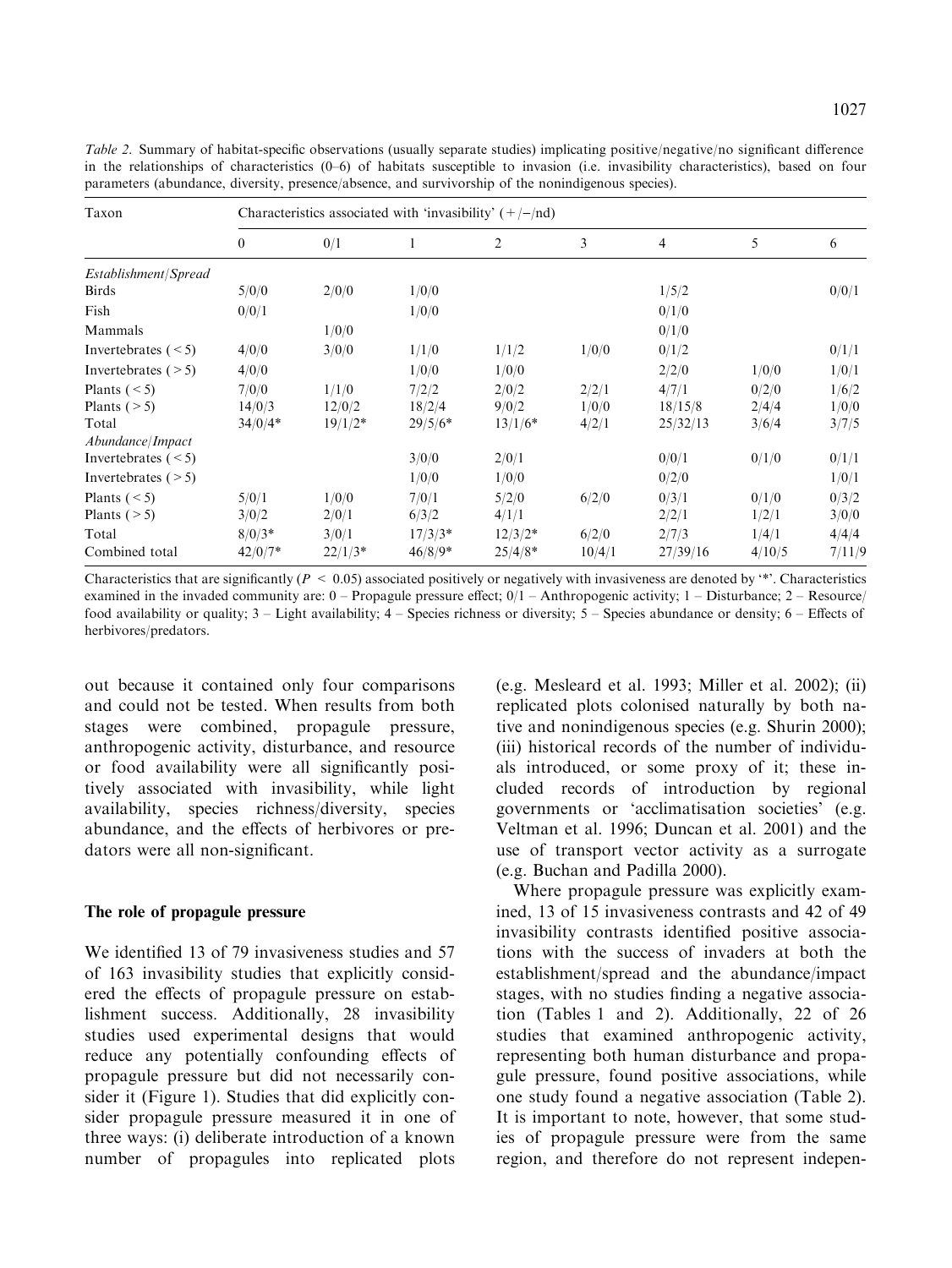dent samples (e.g. bird introductions to New Zealand). Nevertheless, propagule pressure and anthropogenic activity were highly significantly associated with invasiveness and invasibility, and this pattern was generally consistent across taxa and invasion stages (Tables 1 and 2). Despite this strong association, studies that identified other invasiveness and invasibility characteristics often did not consider propagule pressure hypotheses (Figure 1).

#### Predicting invasions

In support of Williamson's (1996) assertions, we found that (i) propagule pressure was frequently associated with the success of invaders and the susceptibility of habitats to invasion, (ii) only 3 of 13 other invasiveness characteristics were significantly positively or negatively associated with invasiveness, and (iii) only 2 of 6 other invasibility characteristics were likewise significant. Additionally, we found that the majority of studies were taxonomically biased toward plants. This may bias the results of combining taxa, but the results among most taxa are consistent even though there were too few studies for formal testing in most cases (Tables 1 and 2).

The importance of propagule pressure raises an analytical dilemma in that there is a reciprocal possibility for cause-and-effect. In other words, introduced species may be more successful because more propagules are introduced, or invaders may be introduced more because they are better at establishing. However, two lines of reasoning suggest to us that propagule pressure is likely an important factor. First, biases that affect unintentionally introduced NIS are not part of this dilemma, yet these introductions are often strongly correlated with measurements of propagule pressure. For example, Lonsdale (1999) found that invasibility of nature reserves was strongly correlated with the number of visitors, and Vila` and Pujadas (2001) and Levine and D'Antonio (2003) found strong correlations between the intensity of commodity import and the number of established NIS. Invasions in the Laurentian Great Lakes and many navigable waterways are likewise biased toward biota linked by dominant shipping vectors (e.g. MacIsaac et al.



Figure 1. The total number of contrasts identifying characteristics of successful invaders or habitats susceptible to invasion. Most contrasts did not consider the potentially confounding effects of propagule pressure (black bars). However, some contrasts did measure (white bars), or control for (diagonal stripes), variation in propagule pressure. (a) Characteristics of successful invaders (invasiveness): 1 – Invasion history/widespread; 2 – Physiological tolerance; 3 – Consumption efficiency; 4 – Body size/biomass; 5 – Individual growth rate; 6 – Lifespan/generation time; 7 – Germination success/ rate;  $8 - \text{Seed size}$ ;  $9 - \text{Reproductive output}$ ;  $10 - \text{Length of}$ growing/breeding season; 11 – Hermaphroditic/asexual reproduction; 12 – Niche/habitat separation; 13 – Effects of herbivores/predators. (b) Characteristics of habitats susceptible to invasion (invasibility):  $0/1 -$  Anthropogenic activity:  $1 -$  Disturbance;  $2 -$  Resource/food availability or quality;  $3 -$  Light intensity;  $4 -$  Species richness or diversity;  $5 -$  Species abundance or density; 6 – Effects of herbivores/predators.

2001; Grigorovich et al. 2003; see also Carlton 1996; Ruiz et al. 2000). Second, experimental studies that have explicitly tested propagule pressure for individual species, as in biological control experiments, have consistently found a positive effect on establishment success (e.g. Hopper and Roush 1993; Memmot et al. 1998; Grevstad 1999).

Excluding propagule pressure and anthropogenic activity, the majority of invasiveness and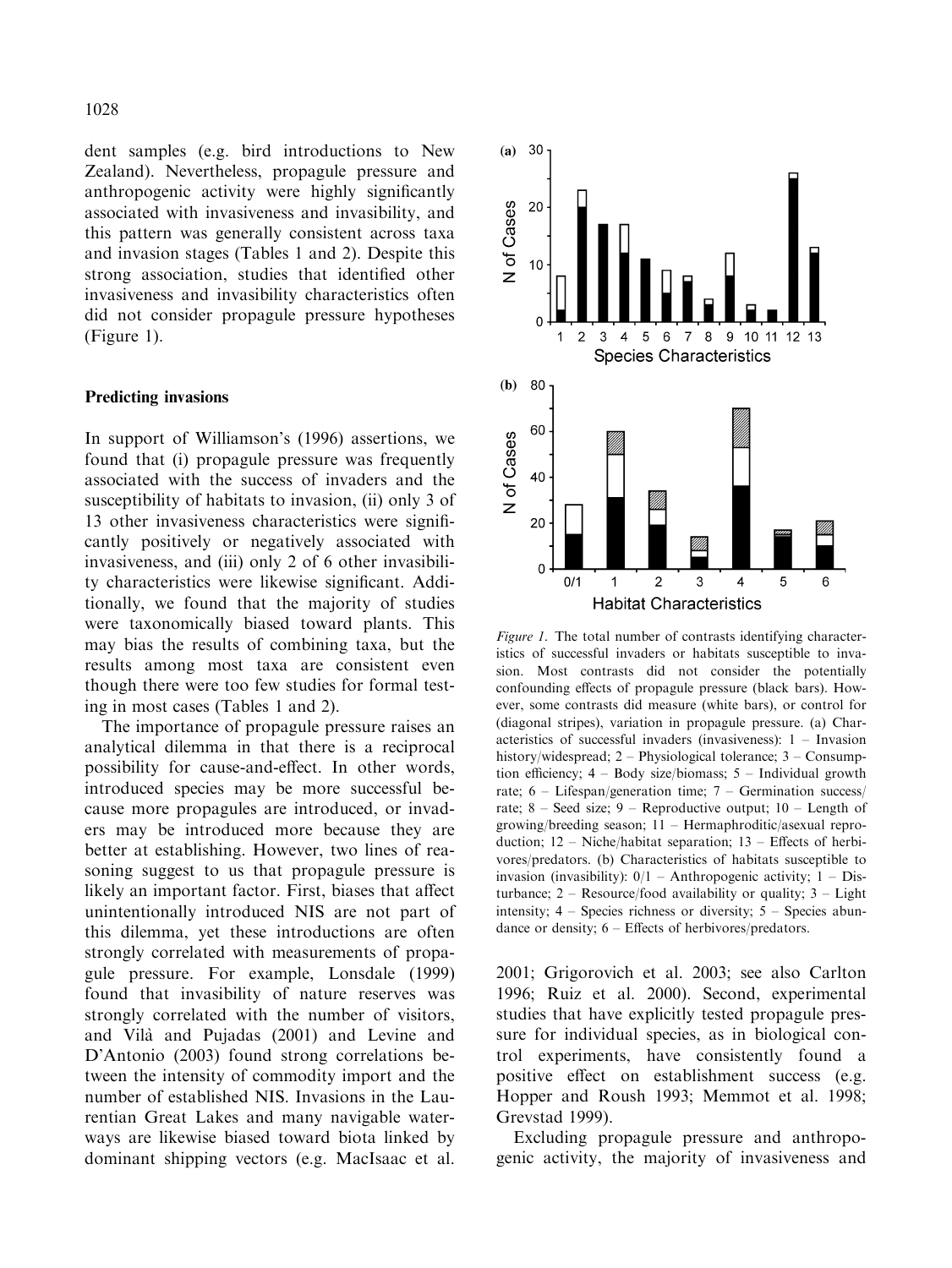invasibility characteristics do not show evidence of consistency among successful invaders or susceptible habitats. Kolar and Lodge (2001, 2002) advocated that NIS characteristics be assessed at each stage of the invasion process. Our results support this view only for the 'effects of herbivores/predators' category, which was significant at the abundance/impact stage but not when both stages were combined. Other characteristics were not significant at either stage but were significant when both stages were combined (Table 1). Although this stage-specific approach has been validated for particular systems (e.g. Kolar and Lodge 2002; Forsyth et al. 2004) our results suggest that this alone cannot account for the lack of predictable characteristics at the broad taxonomic scale of our analyses.

The lack of generality may also reflect a difference in analytic procedures among the studies reviewed here. For example, Cassey (2001) noted that smaller birds tended to be more successful at establishing than larger ones, but after controlling for taxonomic similarity the pattern was reversed. Another possible explanation is the inherent complexity of biological invasions, such that predicting invasions might necessarily be confined to particular species-by-habitat interactions (Simberloff 1986, 1989; Tucker and Richardson 1995; Kolar and Lodge 2002). A lack of clear, operational definitions in invasion ecology may also be a source of confounding of invasion patterns because inexact definitions have likely led to the splitting of common phenomena and the lumping of unique ones (see Richardson et al. 2000; Colautti and MacIsaac 2004).

Additionally, the importance of propagule pressure identified in our meta-analysis raises the possibility that studies of invasiveness and invasibility might be confounded by variation in propagule pressure. Below we explore this possibility in more detail.

## Propagule biases

Species that are deliberately introduced represent nonrandom samples of all possible invaders because they are chosen according to human preference (Lockwood and McKinney 2001). Consequently, when processes underlying invasion success are inferred from *post hoc* analyses of 'natural' invasions, there is an inherent risk for spurious correlations between species-specific characteristics and invasion success. Studies that examine characteristics of deliberately introduced NIS are therefore prone to 'propagule biases'. We define 'propagule biases' as nonrandom variation in the delivery of propagules, resulting in spurious correlations between invasion success and some characteristic or pattern of interest such as habitat diversity, flower size, or introduced range.

Owing to the likelihood of nonrandom variation in propagule pressure of deliberately introduced organisms, propagule biases may confound studies of numerous taxa. For example, globally invasive birds tend to belong to just seven families (of  $\sim$ 204 worldwide; Clements 2000), including Anatidae (ducks and geese), Phasianidae (pheasants) and taxa commensal with humans (Lockwood 1999; Duncan et al. 2003). Perhaps the best examples derive from studies of introduced birds reviewed by Duncan et al. (2003). These studies suggest that birds chosen for introduction are non-random with respect to taxonomy, native range, and a host of life history and ecological characteristics (Duncan et al. 2003). Similarly, Mack and Erneberg (2002) estimated that well over 50% of nonindigenous plants were intentionally introduced to the United States for anthropogenic use, while Richardson (1998) suggested that globally 'invasive' Pinus species tend to be those planted the most widely and for the longest time. It is therefore apparent that a large number of introductions have been nonrandom, and are thus prone to propagule biases.

Accidental introductions also may be prone to propagule biases. In the Great Lakes, for example, approximately 85% of established NIS result from unintentional introductions, primarily through discharge of contaminated ballast water (Mills et al. 1993; Ricciardi 2001; Grigorovich et al. 2003). The majority of these introductions originate from relatively few regions of the world (MacIsaac et al. 2001; Colautti et al. 2004a), and are thus nonrandom samples of the global species pool. Additional propagule biases may arise because species characteristics likely reflect their propensity for uptake and survival in the (ballast) transport vector, rather than inherent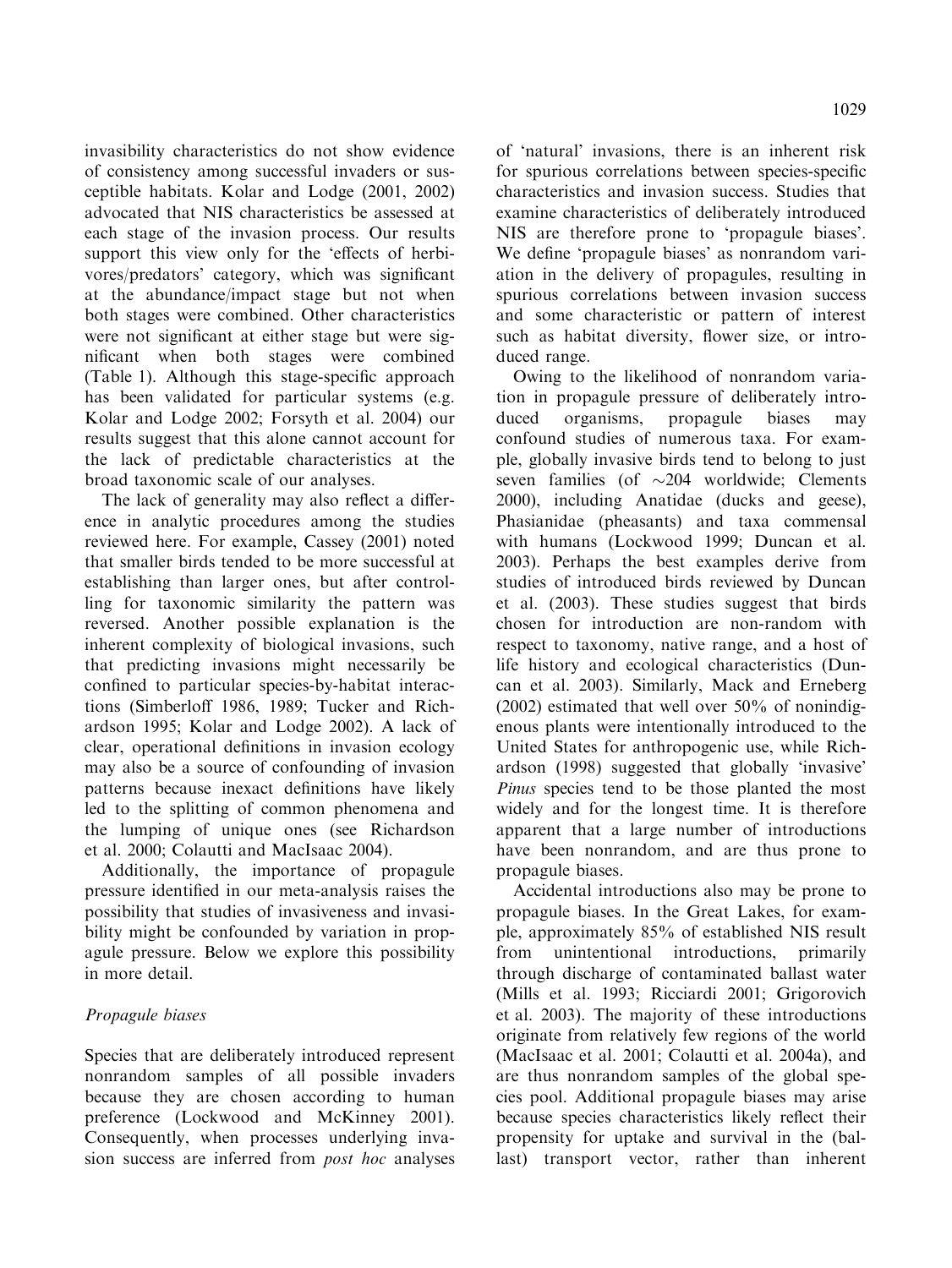ecological or evolutionary advantages over congeners native to the Great Lakes (Carlton 1985; Ricciardi and MacIsaac 2000). Because transport vectors including shipping, railroads, and air transport, generally operate along regular routes, NIS are likely transported nonrandomly throughout the world. This, along with nonrandom variation in transport survival and introduction, means that the majority of accidentally introduced NIS likely represent non-random samples before they are even introduced to new habitats where community and environmental interactions may become important for establishment. Yet it is on the latter factors that interpretations of invasiveness and invasibility characteristics have primarily focused.

Although a dearth of data for most species makes it difficult to test for propagule biases, several recent studies of birds and ungulates have identified potentially important confounding effects of propagule pressure (Duncan 1997; Forsyth and Duncan 2001; Duncan and Blackburn 2002; Cassey et al. 2004 Colautti 2005). For example, Cassey et al. (2004) found that the significance of characteristics associated with established NIS changed with the choice of the contrast group because species chosen for transport and introduction were nonrandom selections of the source pool of potential invaders.

To help conceptualise the potential for propagule biases like those identified by Cassey et al. (2004), Figure 2 (after Colautti and MacIsaac 2004) combines invasion models from Carlton's (1985) ballast water transport model, Williamson's (1996) 'tens rule', barriers to invasion in Richardson et al. (2000), and Kolar and Lodge's (2001) 'transitions' model. The invasion process is broken into stages where sequential filters may preclude species from reaching subsequent stages. Factors affecting transition between each stage (i.e. 'determinants') can be categorised as propagule pressure (A; Figure 2), physico-chemical conditions (B), or community interactions (C). Particular invasion determinants act to promote or impede the transition of species to each stage (Figure 2). Propagule biases can be conceptua-



Figure 2. Invasions are modelled as a series of successive stages (0-V) after Colautti and MacIsaac (2004). Beginning with a pool of species in a source region, subsampling of species occur at early stages of the invasion process. Three classes of determinants may act to aid  $(+)$  or impede  $(-)$  the transition of species to each subsequent stage: propagule pressure  $(A)$ , physico-chemical factors (B) and community interactions (C). Filters (e.g. survival and reproduction) act at each stage to preclude transition between stages and can lead to propagule biases. Note that species may be widespread but rare (stage IVa), localised but dominant (stage IVb) or widespread and dominant (i.e. stage V).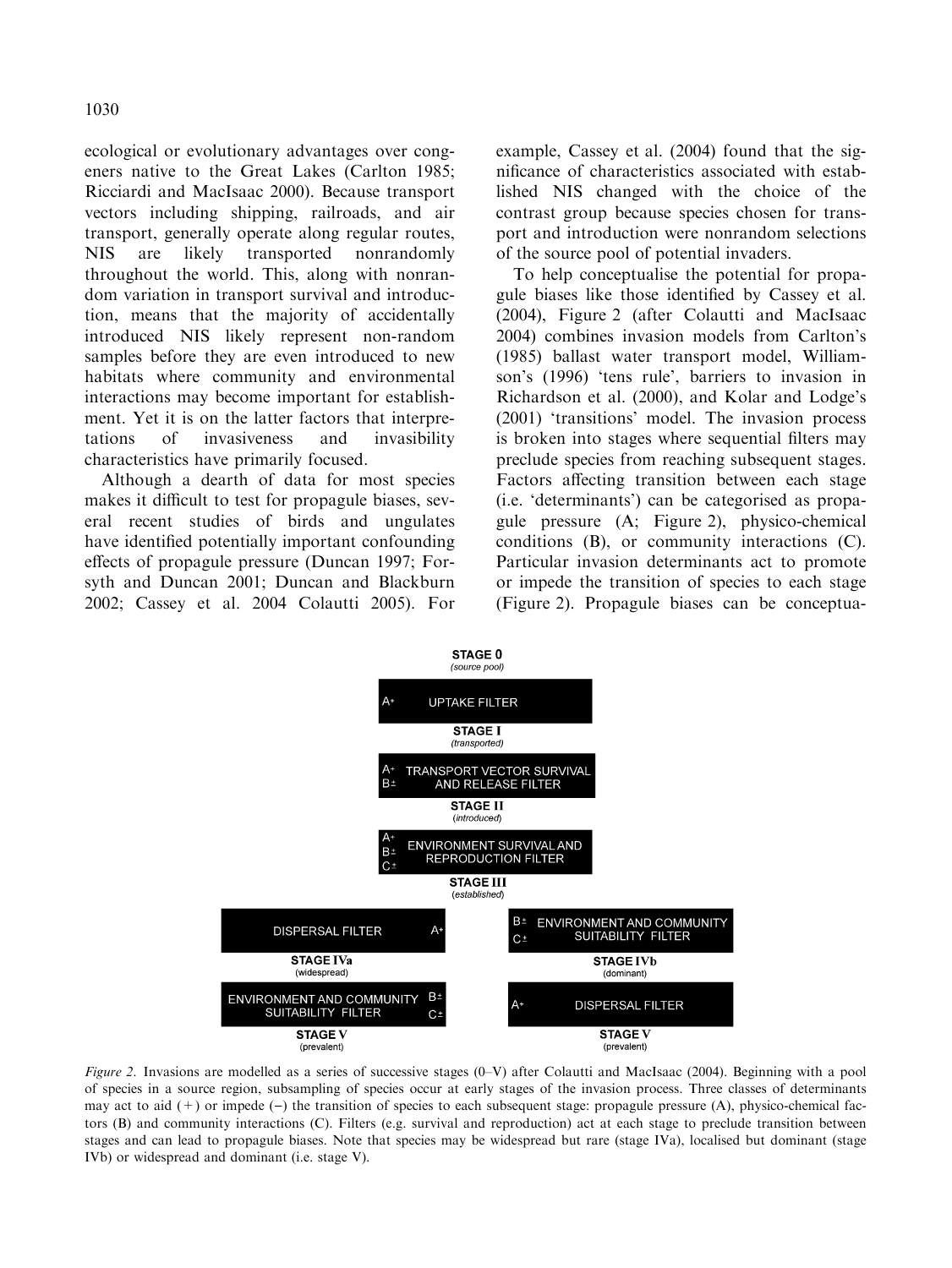lised in this framework as nonrandom variation in A-class determinants that result in spurious patterns at later stages.

To demonstrate how propagule pressure can bias invasion patterns, Figure 3a shows a propagule bias arising from four A-class determinants influencing which species establish, based upon commercial value and popularity in the case of deliberate introduction; or conversely, pelagic life stage and survival of transport in the case of accidental introduction. In the simplest case, we ignore any species–ecosystem interactions by assuming a 15% flat rate of establishment success, and find that established species represent a nonrandom sample of their source pool. To demonstrate how this can bias patterns of 'invasiveness', Figure 3b illustrates how the choice of contrast groups can lead to spurious patterns of NIS characteristics, independent of any ecological interactions such as competition or facilitation. Confounding effects emerge because contrast groups are not exposed to the same filters (Figure 3a) and are, therefore, not subject to the same A-class determinants at similar intensities.

Logically, determinants may only confound patterns at the same or subsequent stages of the invasion process. As a result, identifying the important determinants based on post hoc analyses (i.e. observational studies) could be difficult. For example, several determinants can result in significant differences in flower size between Stage III (established) plants and native species within the same community. One possible explanation is that larger flowers confer a competitive advantage by attracting more pollinators. However, a trend toward larger flowers could also emerge if there was a strong commercial market, and thus strong A-class determinants, for plants with larger



Figure 3. Propagule pressure may confound reported characteristics of established, nonindigenous species (NIS). Each symbol represents a different species, with similar symbols representing species with similar characteristics. (a) Non-random variation in propagule pressure (i.e. propagule biases), such as commercial value or survival of transport, may act at early stages of the invasion process resulting in non-random transport and introduction of NIS with similar characteristics. For simplicity, establishment is modelled as a flat-rate of all introduced species (15%). (b) Examples of contrast groups used to identify characteristics of invasiveness. One of three groups of species are typically contrasted to identify characteristics of established nonindigenous species: 'native' – native to the invaded region; 'stage 0' – species from the same source region; and 'stage II' – introduced but not established. Differences between contrast groups are expected to increase with the number of potential propagule biases, as exemplified by flower size, morphology, and taxonomic representation.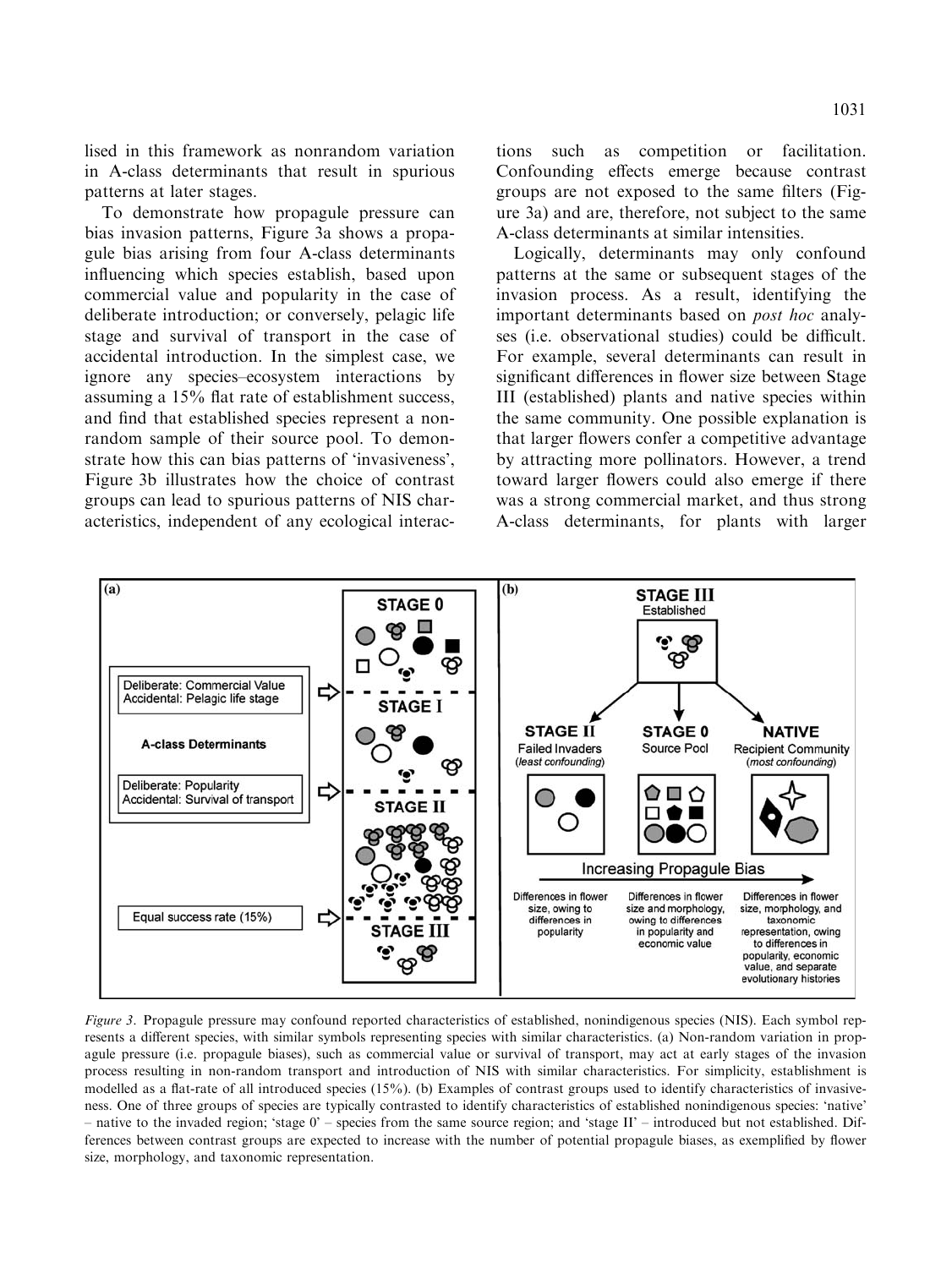### 1032

flowers. Thus, a widespread distribution could result from an ecologically significant interaction or simply due to a propagule bias. This characteristic may imply an advantage over native congeners, leading researchers to conclude that long flower duration is an important characteristic of 'invasiveness'. Yet this would be a logical fallacy if the prevalence of this trait owed to its preferential importation rather than to any advantage it confers. Another way to think of this is to ask, 'Would this characteristic be significant absent propagule bias?' In this case, the null hypothesis should be 'no', because other species with shorter flowering periods may have been just as successful but were never introduced. Indeed, this seems to be the case for forms of Butomus umbellatus in the Great Lakes region: widespread, triploid individuals have larger flowers than the more geographically restricted diploid ones. However, flower size is not likely responsible for the success of the triploids since they produce very few viable seeds compared to the diploids (Lui et al. 2004). Instead, it appears that flower size is spuriously correlated with introduction effort (Lui et al. 2004). Table 3 lists a number of oft-cited invasiveness characteristics that may be directly confounded by propagule biases in a similar manner.

In addition to these *direct* biases, some characteristics correlated with invasion success may be indirectly confounded by propagule biases. Such a case might exist, for example, if a smaller biomass was correlated with larger flower size, a common life-history trade-off. Disproportionate importation of larger flowers could thus result in an indirect propagule bias toward smaller biomass, or vice versa. Characteristics that are prone to a direct propagule bias are likely to reflect human influence or transport uptake and survival (Table 3), whereas any characteristic conceivably could be confounded by an indirect propagule bias. Like invasiveness characteristics, invasibility characteristics are equally prone to propagule biases where individuals are introduced nonrandomly to different habitats.

## Propagule bias and invasion modelling

Given an historic lack of predictability among invasion studies, recent attempts have been made to predict high-risk species using statistical

Table 3. Some commonly cited invasiveness characteristics that may be confounded by a *direct* 'propagule bias' (i.e. nonrandom variation in propagule pressure).

#### Stage I (transport) biases

Ease of cultivation, desirability, or covariates thereof Competitive ability Growth rate Reproductive rate Time to maturity Vegetative/asexual reproduction Presence of dormant stage Size of propagules Presence of predators/parasites Phenology compared to native species. Taxonomic over/under-representation Physiological tolerances Body size Ability to utilise local pollinators Root density Attainability and factors affecting accidental transport Reproductive rate Vegetative/asexual reproduction Presence of dormant stage Size of propagules Dispersal mode/efficiency Invasive elsewhere Stage II (introduction) bias Survival of transport Competitive ability ('hardiness') Reproductive rate Vegetative/asexual reproduction Presence of a dormant stage Size of propagules Dispersal mode/efficiency Physiological tolerances Pre-germination treatment Stage IVa (spread) bias Human-mediated dispersal Growth rate Reproductive rate Time to maturity Vegetative/asexual reproduction Presence of dormant stage Size of propagules Dispersal mode/efficiency Invasive elsewhere

Characteristics are separated by 'stages' of the invasion process from Figure 2 (bold), and some possible propagule biases (italics) driving nonrandom variation in propagule pressure at each stage.

models based on characteristics of NIS (Tucker and Richardson 1995; Reichard and Hamilton 1997; Kolar and Lodge 2002). Such studies may be system-specific, but represent significant advances in invasion ecology. However, we feel it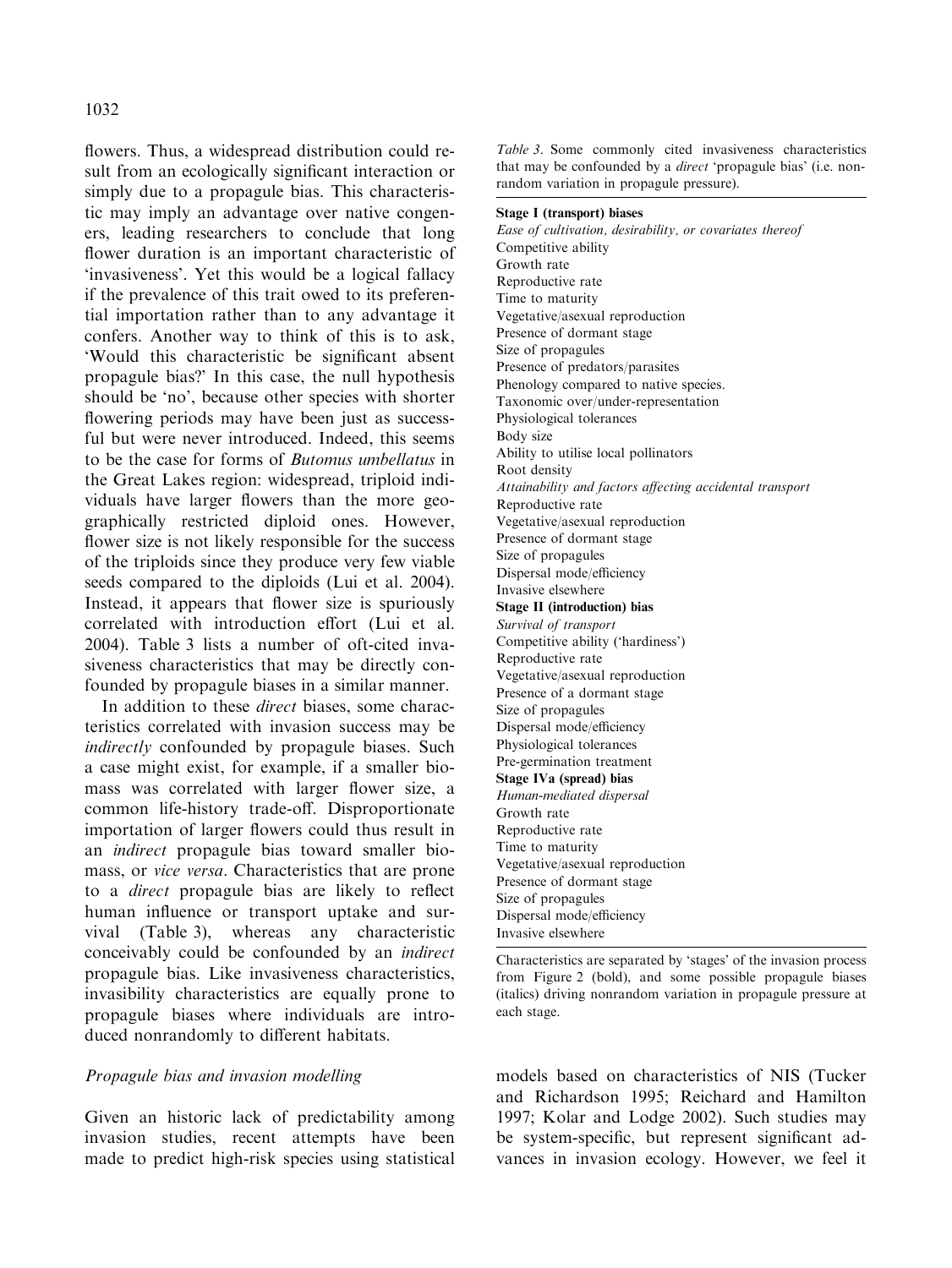important to consider the potential danger in developing management strategies when causation is certain. This is particularly important in the case of invasions, where innocuous species may be blacklisted simply because they share traits with species that are introduced often (i.e. type I error). Alternatively, species that are rarely introduced could still have a potential to become widespread or abundant, yet may be allowed entry because they do not share traits common among historically introduced species (i.e. type II error). This might occur if models were inadvertently built on characteristics reflecting the common geographic origins of NIS found in a particular region. If import origins then change, as might be the case of increasing trade with a developing country, or changes in global availability, then predictive models could fail. More importantly, if the ability of imported species to establish and proliferate is at least partially dependent upon propagule pressure, as suggested by our metaanalysis, then classifying a species as harmless could potentially serve to increase its rate of importation, thereby facilitating its invasion.

Propagule biases may also confound theoretical expectations. For example, some ecosystems have experienced a series of successful invasions by species native to one particular geographic area, as has happened in the Great Lakes (Ricciardi and MacIsaac 2000). While this pattern is consistent with an 'invasional meltdown' scenario in which early invaders facilitate later ones (Simberloff and Von Holle 1999; Ricciardi 2001), it could also result from a propagule bias in which species from a particular donor area are differentially transported to the recipient ecosystem. These processes needn't be mutually exclusive; propagule pressure might be more important in determining which species invade and spread (i.e. stages 0–IVa), while facilitative interactions determine which species become dominant or prevalent (stage IVb or V). The two processes may also act synergistically, if for example, a higher inoculum size also increases the chance of introducing facilitators. Nevertheless, we argue that the potential for propagule biases necessitates that great care be taken when inferring process from pattern.

### Propagule pressure: a null model

We propose that propagule pressure should form the basis of a null model for invasion studies because it has consistently been associated with invasion success, because it has potential to confound interpretations of invasion patterns, and because it models invasions simply as a probabilistic process. Furthermore, we contend that future attempts to interpret characteristics of invaders should first attempt to dismiss potential confounding effects of propagule biases before other processes are implicated. Although this seems obvious, our review suggests that this approach has not been widely used (Figure 1). Perhaps it is because such a protocol seems daunting. However, compared to the myriad possibilities underlying biological interactions it may prove useful in harmonising discordant characteristics of successful invaders or susceptible habitats. For example, our review revealed that invasibility is similarly associated with speciesrich and species-poor communities; this pattern is analogous to the highly controversial diversitystability debate (e.g. McGrady-Steed et al. 1997; Hector et al. 1999; Stachowicz et al. 1999; Huston et al. 2000). Levine and D'Antonio (1999) reviewed studies relating species diversity to invasibility and noted that experimental studies tended to find diverse communities more resistant to invasion, while observational studies often found the opposite. Levine (2000, 2001) later demonstrated that spatial scale was likely important, owing to the importance of propagule pressure at larger scales.

## Eliminating propagule biases

Simply by considering propagule pressure, one can formulate testable hypotheses to help tease out the possibility of propagule bias as a confounding variable. Returning to the example of larger flower size, a null hypothesis might be: given the same level of propagule pressure, largeand small-flowered species should have equal likelihood of establishing. This might be falsified using microcosm or field experiments on different species, or on different phenotypes of the same species that vary in flower size. In fact, progress is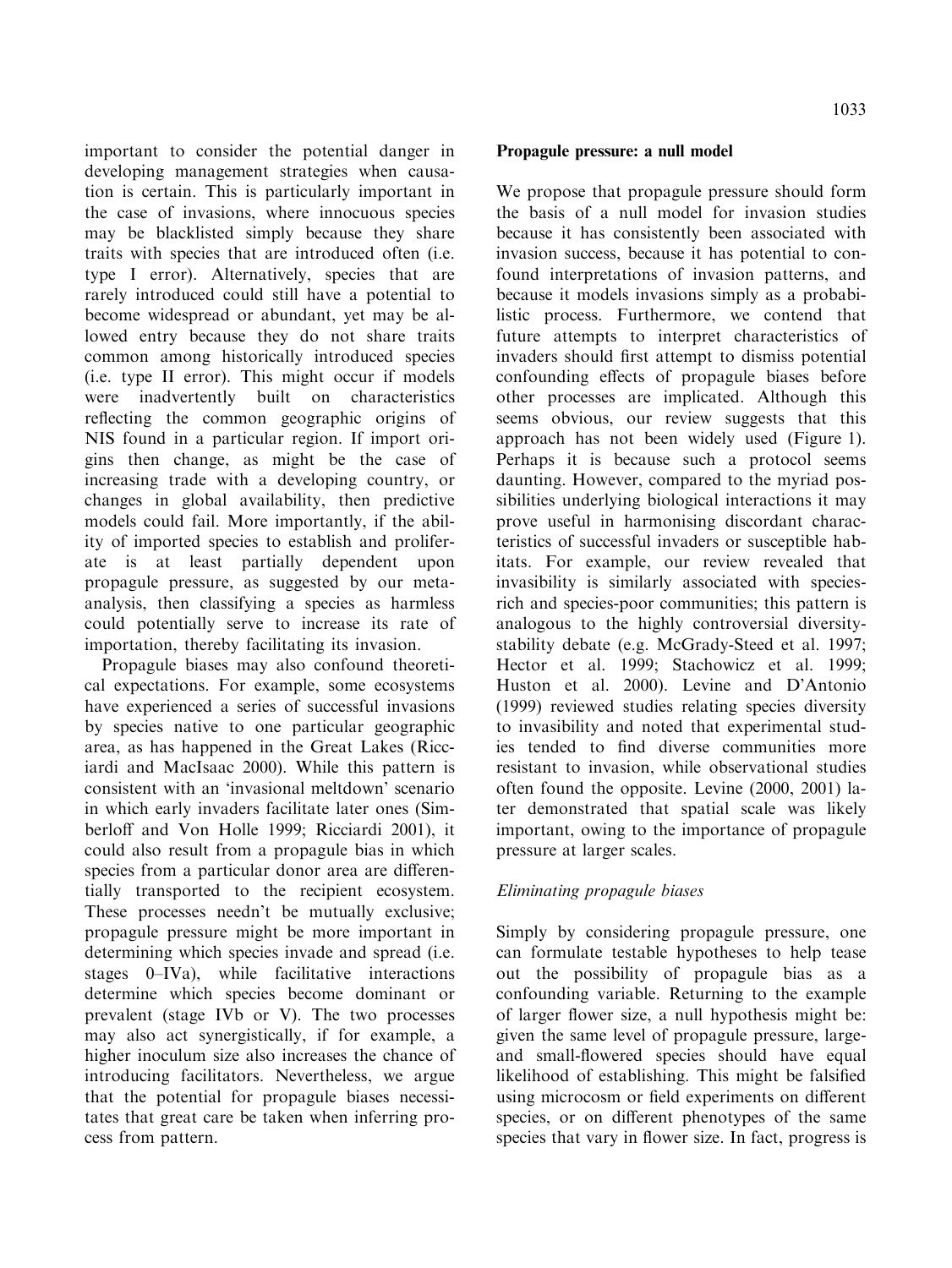already being made toward eliminating propagule biases. Several experimental studies have correlated species characteristics to different aspects of invasion success even after considering propagule pressure. This has been accomplished either by controlling the number of propagules (e.g. Grotkopp et al. 2002), or through a multi-step regression analysis in which introduction effort is accounted for (e.g. Sol and Lefebvre 2000; Duncan et al. 2001). Similarly, experimental studies of invasibility have found significant relationships between habitat characteristics and the successful establishment of NIS, even when plots received equal numbers of propagules. Using experimental plots with equal numbers of seed propagules, for example, Burke and Grime (1996) and Davis and Pelsor (2001) found strong support for the importance of disturbance and resource availability to invasibility. These types of studies will continue to increase our understanding of factors affecting invasiveness and invasibility. However, it is important to extend these studies to natural ecosystems, and to better explore the factors that influence success at each invasion stage (from Figure 2). Moreover, there still remains a large gap in experimental tests of the relative importance of propagule pressure and other biotic and environmental factors to the success of NIS at each of the invasion stages.

Additionally, propagule biases may be better addressed by understanding biological invasions as biogeographical phenomena, rather than something inherent to the taxonomy of NIS (Richardson et al. 2000). Biogeographic studies are those that examine different populations of the same species, and are therefore less likely to be confounded by propagule biases. For example, some studies have attempted to relate the impact of NIS to the number of enemies present (i.e., the 'enemy release hypothesis'; (e.g. Keane and Crawley 2002; Mitchell and Power 2003; Torchin et al. 2003), or to identify 'evolutionary' changes in the mean phenotypic traits of introduced populations that may account for their success (e.g. Lee 2002; Leger and Rice 2003). However, even these biogeographical studies are prone to propagule biases if contrast groups are not chosen judiciously, and if biases in transport and introduction are not considered. This may indeed be the case for studies of enemy release, where analyses often include data from areas that probably did not act as invasion sources (Colautti et al. 2004b, 2005).

Our intention is not to repudiate the importance of biological processes as determinants of invasion success; rather we propose that hypotheses based on the concept of propagule pressure represent the appropriate starting point to predict successful transition of the invasion stages (Figure 2). Instead of focusing on complex, system-specific biotic interactions, management efforts may be better spent reducing opportunities for unintentional introductions and escapes, while activities that deliberately introduce NIS should be reexamined. Given the implications of propagule pressure for invasions, eradication programs should weigh heavily the importance of propagule pressure on the spread of established NIS. For example, prescribed burnings designed to open space for native species may prove futile if propagules from nearby populations of NIS are not precluded from subsequent colonization (e.g. Simberloff et al. 2003).

The consideration of propagule biases and acknowledgement of their potentially confounding effects can greatly assist the quest for generalities in invasion ecology. We anticipate that our suggestions will not be universally accepted, but hope that at the very least they will provide a framework to guide invasion biologists to a better understanding of patterns and processes underlying the ecology of invasions.

### Acknowledgements

Stimulating discussions with Camilo Mora and other graduate students inspired this article. Vicky Rixon provided invaluable database assistance, while Dr. Dan Simberloff, Denis Roy and Dr. Ian Duggan provided valuable input on drafts of the manuscript. We are most grateful for financial support to RIC from University of Windsor and NSERC and to HJM from NSERC and the Department of Fisheries and Oceans. Study data are available online at http://zeus.uwindsor.ca/ courses/biology/macisaac/pages/index.htm.

### References

Baker HG (1965) Characteristics and modes of origin of weeds. In: Baker HG and Stebbins GL (eds) The Genetics of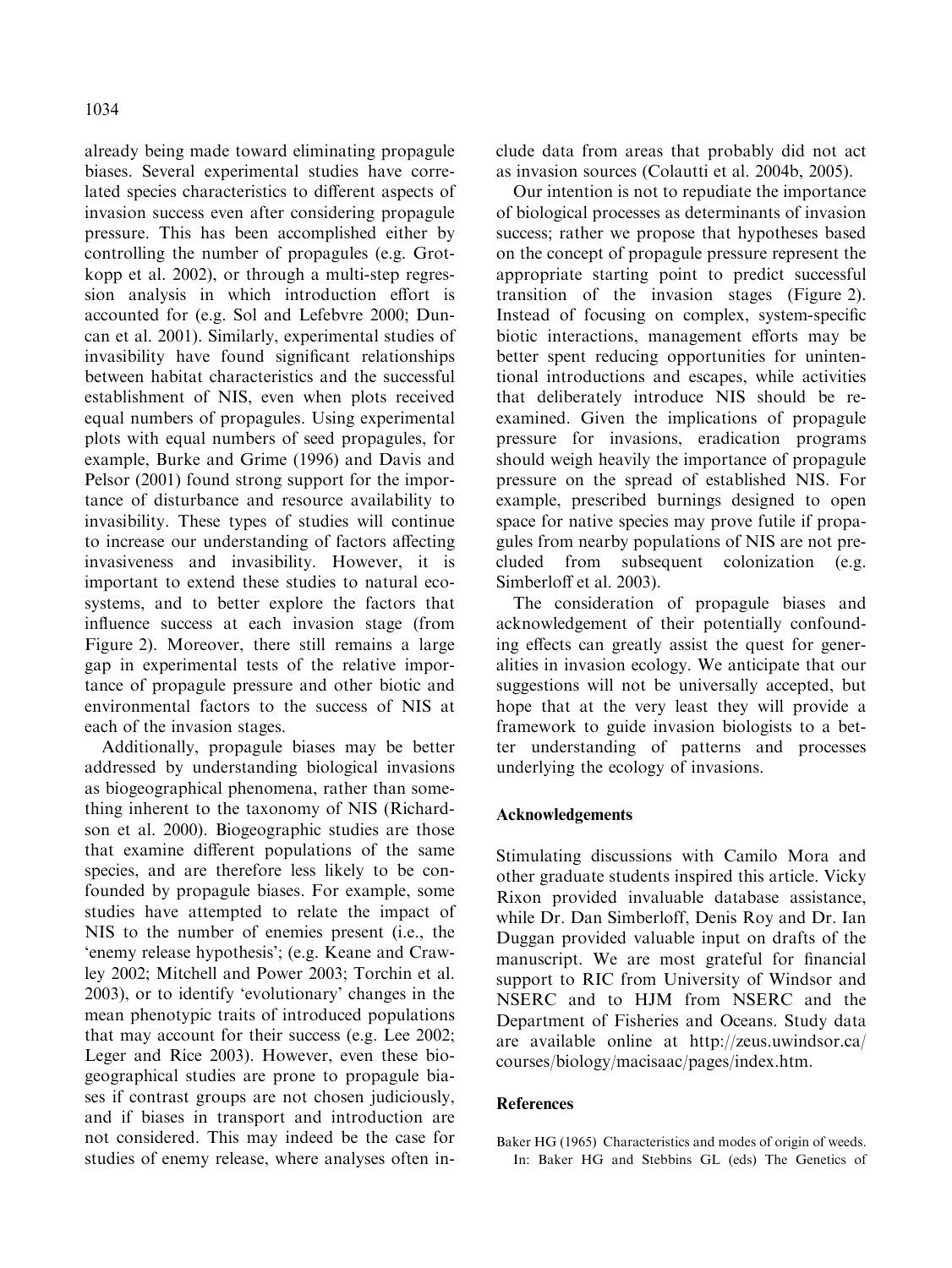Colonizing Species, pp 147–169. Academic Press, New York, **IISA** 

- Baker HG (1974) The evolution of weeds. Annual Review of Ecology and Systematics 5: 1–24
- Buchan LAJ and Padilla DK (2000) Predicting the likelihood of Eurasian watermilfoil presence in lakes, a macrophyte monitoring tool. Ecological Applications 10: 1442–1455
- Burke MJW and Grime JP (1996) An experimental study of plant community invasibility. Ecology 77: 776–790
- Carlton JT (1985) Transoceanic and interoceanic dispersal of coastal marine organisms: the biology of ballast water. Oceanography and Marine Biology Annual Review 23: 313– 371
- Carlton JT (1996) Pattern, process and prediction in marine invasion ecology. Biological Conservation 78: 97–106
- Cassey P (2001) Are there body size implications for the success of globally introduced land birds. Ecography 24: 413–420
- Cassey P, Blackburn TM, Jones KE and Lockwood JL (2004) Mistakes in the analysis of exotic species establishment: source pool designation and correlates of introduction success among parrots (Aves: Psittaciformes) of the world. Journal of Biogeography 31: 277–284
- Clements JF (2000) Birds of the World: a Checklist. 5th edn. Ibis, Vista, 867 pp.
- Colautti RI (2005) Are characteristics of introduced salmonid fishes biased by propagule pressure? Canadian Journal of Fisheries and Aquatic Sciences: 62: In Press
- Colautti RI and MacIsaac HJ (2004) A neutral terminology to define invasive species. Diversity and Distributions 10: 135– 141
- Colautti RI, Muirhead JR, Biswas RN and MacIsaac HJ (2005) 'Realized' vs. 'apparent' reduction in enemies of the European starling (Sturnus vulgaris). Biological Invasions In Press
- Colautti RI, Niimi AJ, van Overdijk CDA, Mills EL, Holeck K and MacIsaac HJ (2004a) Spatial and temporal analysis of transoceanic shipping vectors to the Great Lakes. In: Carlton JT, Ruiz GM and Mack RN (eds) Invasive Species: Vectors and Management Strategies, pp 227–246. Island Press, Washington, USA
- Colautti RI, Ricciardi A, Grigorovich IA and MacIsaac HJ (2004b) Does the enemy release hypothesis predict invasion success? Ecology Letters 7: 721–733
- Darwin CR (1859) On the Origin of Species by Means of Natural Selection, or the Preservation of Favoured Races in the Struggle for Life. John Murray, London, UK
- Davis MA and Pelsor M (2001) Experimental support for a resource-based mechanistic model of invasibility. Ecology Letters 4: 421–428
- Duncan RP (1997) The role of competition and introduction effort in the success of passeriform birds introduced to New Zealand. American Naturalist 149: 903–915
- Duncan RP and Blackburn TM (2002) Morphological over-dispersion in game birds (Aves : Galliformes) successfully introduced to New Zealand was not caused by interspecific competition. Evolutionary Ecology Research 4: 551–561
- Duncan RP, Blackburn TM and Sol D (2003) The ecology of bird introductions. Annual Review of Ecology, Evolution, and Systematics 34: 71–98
- Duncan RP, Bomford M, Forsyth DM and Conibear L (2001) High predictability in introduction outcomes and the geographical range size of introduced Australian birds: a role for climate. Journal of Animal Ecology 70: 621–632
- Ehrlich PR (1989) Attributes of invaders and the invading process: vertebrates. In: Drake JA, Mooney HA, di Castri F, Groves RH, Kruger FJ, Rejmánek M and Williamson M (eds) Biological Invasions: a Global Perspective, pp 315–328. John Wiley and Sons, New York, USA
- Elton CS (1958) The Ecology of Invasions by Animals and Plants. Methuen and Company, London, UK
- Forsyth DM and Duncan RP (2001) Propagule size and the relative success of exotic ungulate and bird introductions to New Zealand. American Naturalist 157: 583–595
- Gray AJ (1986) Do invading species have definable genetic characteristics?. Philosophical Transactions of the Royal Society of London Series B 314: 655–674
- Grevstad FS (1999) Experimental invasions using biological control introductions: the influence of release size on the chance of population establishment. Biological Invasions 1: 313–323
- Grigorovich IA, Colautti RI, Mills EL, Holeck KH, Ballert A and MacIsaac HJ (2003) Ballast-mediated animal introductions in the Great Lakes: retrospective and prospective analysis. Canadian Journal of Fisheries and Aquatic Sciences 60: 740–756
- Grover JP (1994) Assembly rules for communities of nutrient limited plants and specialist herbivores. American Naturalist 143: 258–282
- Hector A, Schmid B, Beierkuhnlein C, Caldeira MC, Diemer M, Dimitrakopoulos PG, Finn JA, Freitas H, Giller HS, Good J, Harris R, Högberg P, Huss-Danell K, Joshi J, Jumpponen A, Körner C, Leadley PW, Loreau M, Minns A, Mulder CPH, O'Donovan G, Otway SJ, Pereira JS, Prinz A, Read DJ, Scherer-Lorenzen M, Schulze ED, Siamantziouras ASD, Spehn EM, Terry AC, Troumbis AY, Woodward FI, Yachi S and Lawton JH (1999) Plant diversity and productivity experiments in European grasslands. Science 286: 1123–1127
- Hopper KR and Roush RT (1993) Mate finding, dispersal, number released, and the success of biological control introductions. Ecological Entomology 18: 321–331
- Huston MA, Aarssen LW, Austin MP, Cade BS, Fridley JD, Garnier E, Grime JP, Hodgson J, Lauenroth WK, Thompson K, Vandermeer JH and Wardle DA (2000) No consistent effect of plant diversity on productivity. Science 289: 1255
- Keane RM and Crawley MJ (2002) Exotic plant invasions and the enemy release hypothesis. Trends in Ecology and Evolution 17: 164–170
- Kolar CS and Lodge DM (2001) Progress in invasion biology: predicting invaders. Trends in Ecology and Evolution 16: 199–204
- Kolar CS and Lodge DM (2002) Ecological predictions and risk assessment for alien fishes in North America. Science 298: 1233–1236
- Lee CE (2002) Evolutionary genetics of invasive species. Trends in Ecology and Evolution 17: 386–391
- Leger EA and Rice KJ (2003) Invasive California poppies (Eschscholzia californica Cham.) grow larger than native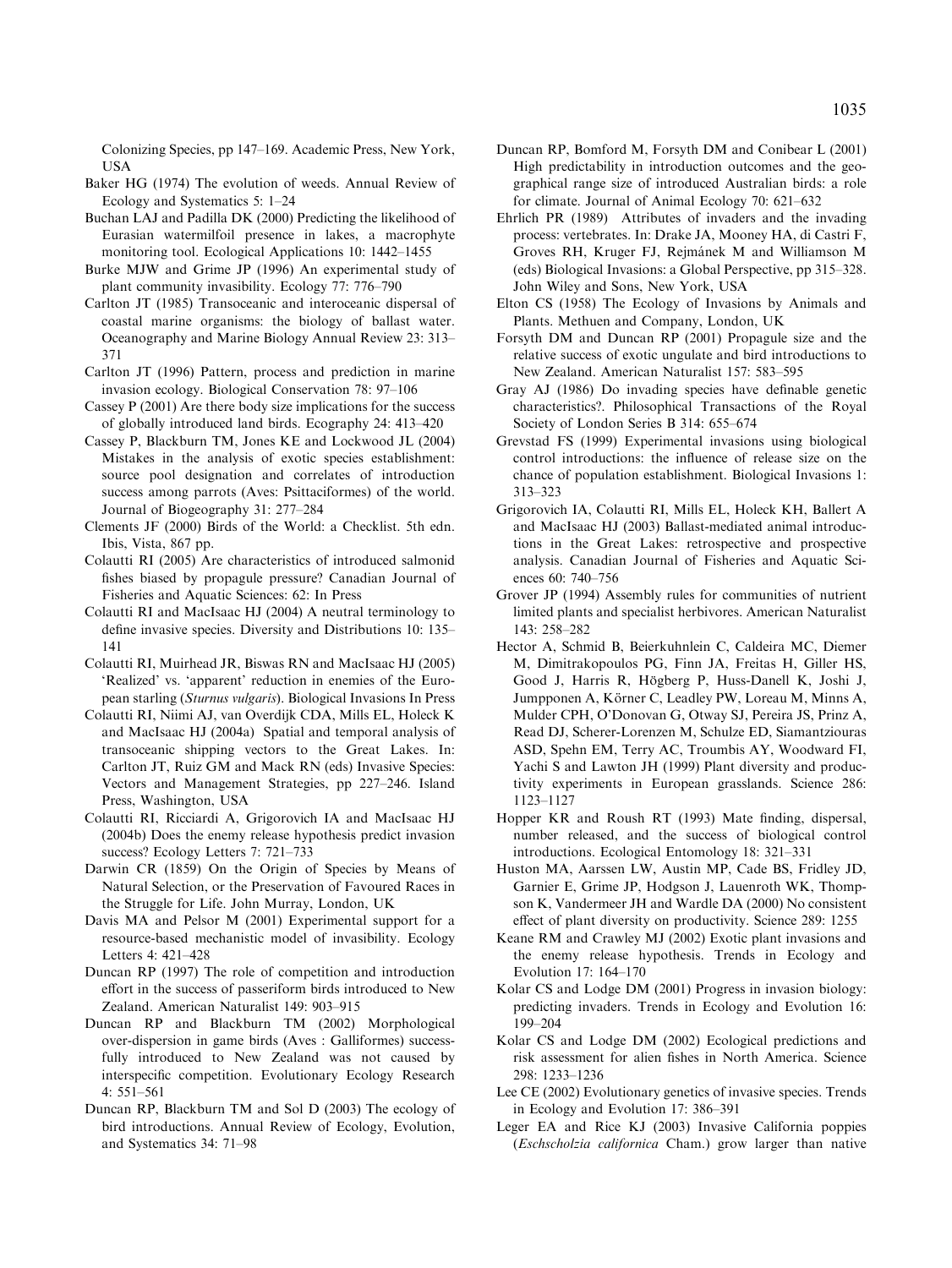individuals under reduced competition. Ecology letters 6: 257–264

- Levine JM (2000) Species diversity and biological invasions: relating local process to community pattern. Science 288: 852–854
- Levine JM (2001) Local interactions, dispersal, and native and exotic plant diversity along a California stream. Oikos 95: 397–408
- Levine JM and D'Antonio CM (1999) Elton revisited: a review of evidence linking diversity and invasibility. Oikos 87: 15–26
- Levine JM and D'Antonio CM (2003) Forecasting biological invasion with increasing international trade. Conservation Biology 17: 322–326
- Lockwood JL (1999) Using taxonomy to predict success among introduced avifauna: relative importance of transport and establishment. Conservation Biology 13: 560–567
- Lockwood JL and McKinney ML (2001) Biotic Homogenization. Kluwer, New York, USA, 289
- Lodge DM (1993) Biological invasions: lessons for ecology. Trends in Ecology and Evolution 8: 133–137
- Lonsdale WM (1999) Global patterns of plant invasions and the concept of invasibility. Ecology 80: 1522–1536
- Lonsdale WM and Lane AM (1994) Tourist vehicles as vectors of weed seeds in Kakadu National Park, Northern Australia. Biological Conservation 69: 277–283
- Lui K, Thompson FL and Eckert CG (2004) Causes and consequences of extreme variation in reproductive strategy and vegetative growth among invasive populations of a clonal aquatic plant, Butomus umbellatus L. (Butomaceae). Biological Invasions 6: 1–18
- MacIsaac HJ, Grigorovich IA and Ricciardi A (2001) Reassessment of species invasion concepts: the Great Lakes basin as a model. Biological Invasions 3: 405–416
- Mack RN (1996) Predicting the identity and fate of plant invaders: emergent and emerging approaches. Biological Conservation 78: 107–121
- Mack RN and Erneberg M (2002) The United States naturalized flora: largely the product of deliberate introductions. Annals of the Missouri Botanical Garden 89: 176–189
- McGrady-Steed J, Harris PM and Morin PJ (1997) Biodiversity regulates ecosystem predictability. Nature 390: 162–165
- Memmot J, Fowler SJ and Hill RL (1998) The effect of release size on the probability of establishment of biological control agents: gorse thrips (Sericothrips staphylinus) released against gorse (Ulex europaeus) in New Zealand. Biocontrol Science and Technology 8: 103–115
- Miller TE, Kneitel JM and Burns JH (2002) Effects of community structure on invasion success and rate. Ecology 83: 898–905
- Mills EL, Leach JH, Carlton JT and Secor CL (1993) Exotic species in the Great Lakes: a history of biotic crises and anthropogenic introductions. Journal of Great Lakes Research 19: 1–54
- Mitchell CE and Power AG (2003) Release of invasive plants from fungal and viral pathogens. Nature 421: 625–627
- Moyle PB and Light T (1996) Biological invasions of fresh water: empirical rules and assembly theory. Biological Conservation 78: 149–161
- Reichard SH and Hamilton CW (1997) Predicting invasions of woody plants introduced into North America. Conservation Biology 11: 193–203
- Rejmánek M (2000) Invasive plants: approaches and predictions. Austral Ecology 25: 497–506
- Ricciardi A (2001) Facilitative interactions among aquatic invaders: evidence of 'invasional meltdown' in the Great Lakes. Canadian Journal of Fisheries and Aquatic Sciences 58: 2513–2525
- Ricciardi A and MacIsaac HJ (2000) Recent mass invasion of the North American Great Lakes by Ponto-Caspian species. Trends in Ecology and Evolution 15: 62–65
- Richardson DM (1998) Forestry trees as invasive aliens. Conservation Biology 12: 18–26
- Richardson DM, Pyšek P, Rejmánek M, Barbour MG, Panetta FD and West CJ (2000) Naturalization and invasion of alien plants: concepts and definitions. Diversity and Distributions 6: 93–107
- Rouget M and Richardson DM (2003) Inferring process from pattern in plant invasions: a semi mechanistic model incorporating propagule pressure and environmental variables. American Naturalist 162: 713–724
- Ruiz GM, Fofonoff PW, Carlton JT, Wonham MJ and Hines AH (2000) Invasion of coastal marine communities in North America: apparent patterns, processes, and biases. Annual Review in Ecology and Systematics 31: 481–531
- Shea K and Chesson P (2002) Community ecology theory as a framework for biological invasions. Trends in Ecology and Evolution 14: 170–176
- Shurin JB (2000) Dispersal limitation, invasion resistance, and the structure of pond zooplankton communities. Ecology 81: 3074–3086
- Simberloff D (1986) Introduced insects: a biogeographic and systematic perspective. In: Mooney HA and Drake JA (eds) Ecology of Biological Invasions of North America and Hawaii, pp 3–26. Springer–Verlag, New York, USA
- Simberloff D (1989) Which insect introductions succeed and which fail?. In: Drake JA, Mooney HA, Castri Fdi, Groves RH, Kruger FJ, Rejmanek M and Williamson M (eds) Biological Invasions: a Global Perspective, pp 61–75. Wiley, New York, USA
- Simberloff D and Von Holle B (1999) Positive interactions of nonindigenous species: invasional meltdown. Biological Invasions 1: 21–32
- Simberloff D, Relva MA and Nunez M (2003) Introduced species and management of a Nothofagus/Austrocedrus forest. Environmental Management 31: 263–275
- Sokal RR and Rohlf FJ (1995) Biometry 3rd edn. W.H. Freeman, New York, 887 pp
- Sol D and Lefebvre L (2000) Behavioural flexibility predicts invasion success in birds introduced to New Zealand. Oikos 90: 599–605
- Stachowicz JJ, Whitlatch RB and Osman RW (1999) Species diversity and invasion resistance in a marine ecosystem. Science 286: 1577–1579
- Torchin ME, Lafferty KD and Kuris AM (2003) Release from parasites as natural enemies: increased performance of a globally introduced marine crab. Biological Invasions 3: 333–345